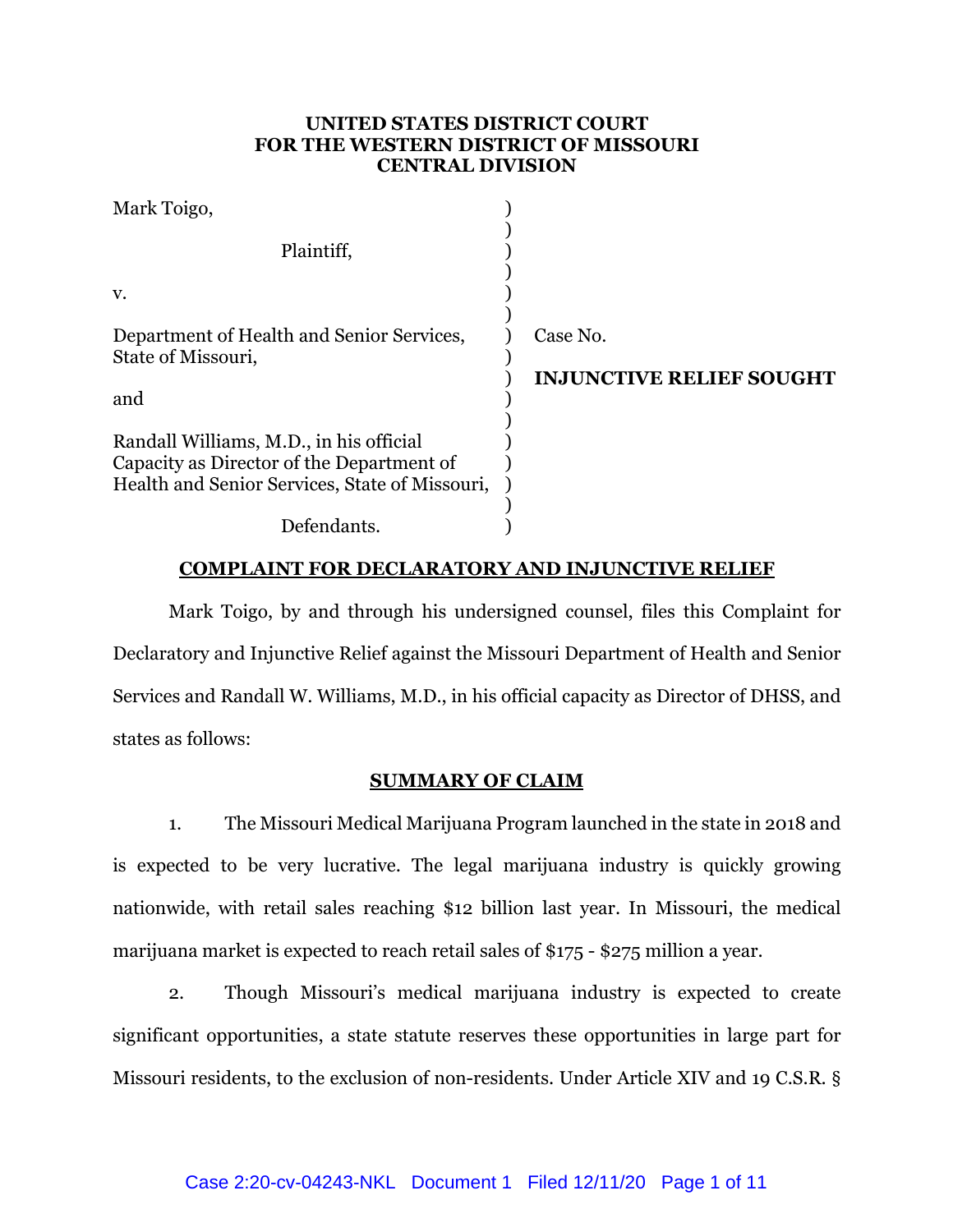30-95 , *et seq.,* (collectively the "Residency Requirement"), non-residents are prohibited both from receiving medical use marijuana licenses and from owning a majority of any Missouri company that holds a medical marijuana license.

3. The purpose and effect of the Residency Requirement is to discriminate against non-residents.

4. The Residency Requirement violates the dormant Commerce Clause of the United States Constitution by explicitly and purposefully favoring Missouri residents over non-residents. As legal sales of medical marijuana are just beginning in Missouri, the Court should enjoin the Defendants from enforcing the Residency Requirement. This is the only way to ensure that residents and non-residents alike, including Plaintiff, are able to participate in Missouri's medical marijuana industry.

5. If its enforcement is not enjoined, the Residency Requirement will also harm businesses owned by Missouri residents who plan to participate in the program by arbitrarily limiting the universe of available investors and business partners available to these businesses. This impacts larger businesses but also smaller Missouri businesses that are looking for financial assistance from family members and acquaintances residing beyond Missouri's borders.

#### **PARTIES, JURISDICTION AND VENUE**

6. Mark Toigo is an individual residing in Cumberland County, Pennsylvania. Mr. Toigo has been a long-term and significant investor in Pennsylvania's marijuana program. If the Residency Requirement did not exist, Mr. Toigo or one of his entities, which are largely or entirely owned by non-Missouri residents, would apply for a medical marijuana license. He has not applied, however, because doing so would be futile as long as the Residency Requirement remains in effect. Unless enforcement of the Residency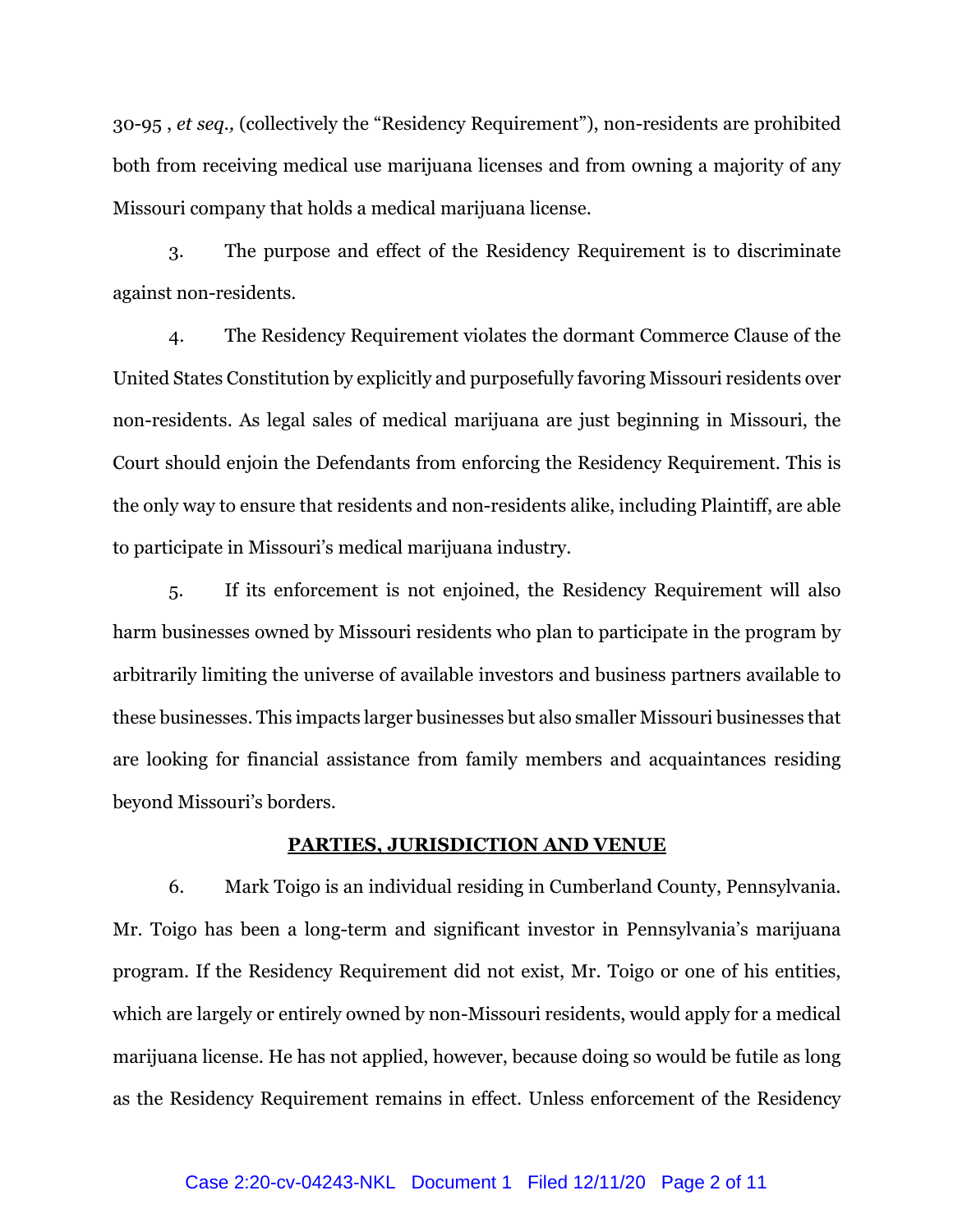Requirement is enjoined, Mr. Toigo will be unable to receive apply for or receive a medical marijuana license in Missouri. Mr. Toigo will thus be deprived of significant and valuable business opportunities due solely to Missouri's Residency Requirement that specifically targets non-Missouri residents like Mr. Toigo for the explicit purpose or having the effect of advantaging Missourians.

7. Additionally, Mr. Toigo is a minority shareholder in Organic Remedies MO, Inc. ("ORMO"), a duly authorized Missouri corporation that was awarded multiple licenses to operate in Missouri's medical marijuana market. Currently, 51 percent of ORMO is owned by Missouri residents, with the other 49 percent being owned by nonresidents. As a result, ORMO is unable to sell any additional equity to out-of-state investors without violating the Residency Requirement as codified by Article XIV of the Missouri Constitution and 19 C.S.R. § 30-95. Unless the Residency Requirement is enjoined, Mr. Toigo will be harmed by this limitation on ORMO's ability to sell equity and raise capital for its medical marijuana operations. The Residency Requirement also decreases the value of ORMO, which, in turn, decreases the value of Mr. Toigo's interest in ORMO, by significantly limiting the universe of possible shareholders and investors in the company and/or prevents Mr. Toigo from assuming a majority interest in the company.

8. The Department of Health and Senior Services is the administrative department within the State of Missouri responsible for implementing, administering and enforcing Missouri's Medical Marijuana Act, including the Residency Requirement. 19 C.S.R.  $\S 30 - 95.030(2)(A)(3)$ .

9. Randall Williams is the Director of the Department. Director Williams has authority over the Missouri Department of Health and Senior Services and is charged with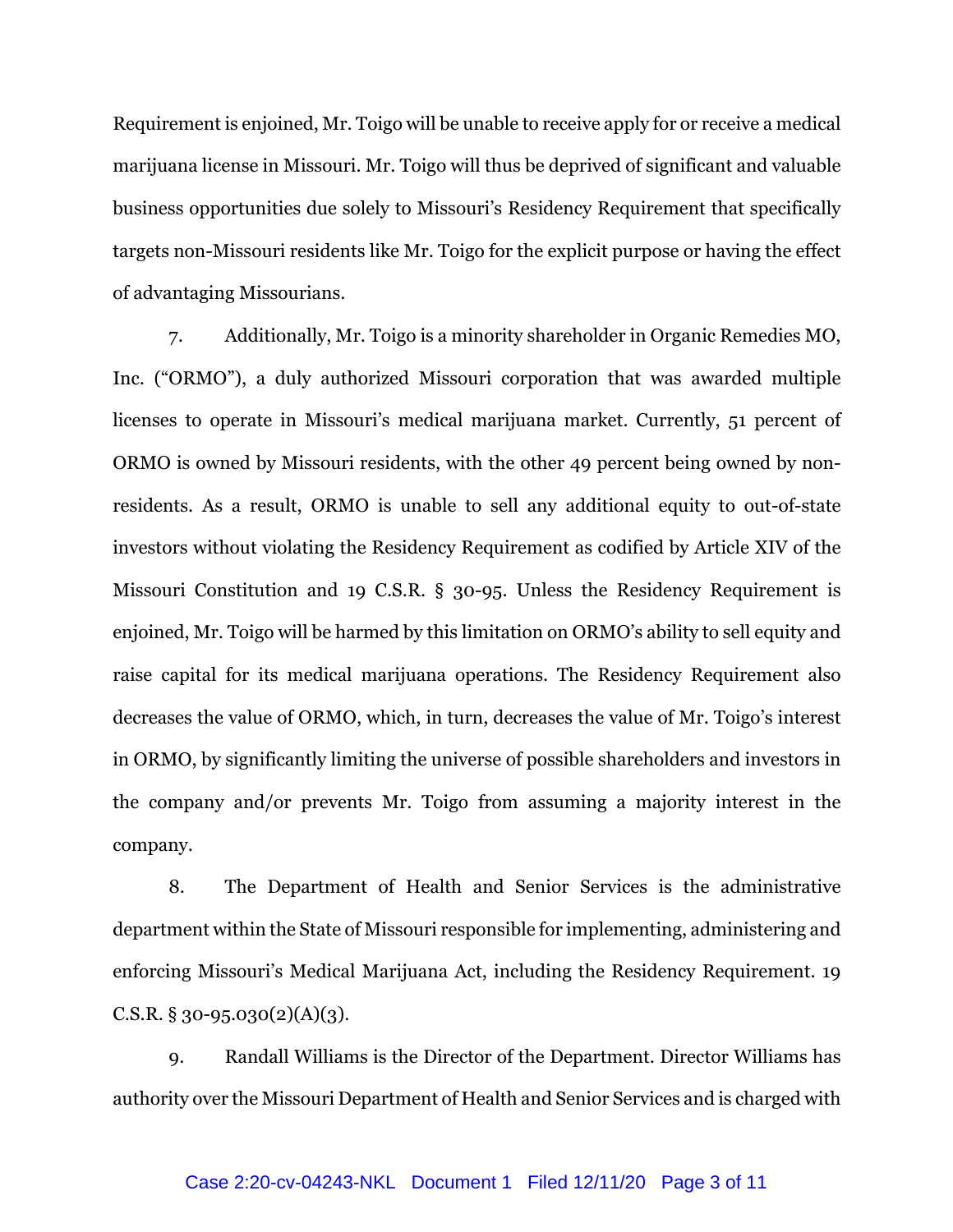enforcing Missouri laws and regulations governing medical marijuana facilities. He is being sued only in his official capacity. Mr. Williams and the Department are collectively referred to as "DHSS" in this Complaint.

10. This Court has federal question jurisdiction pursuant to 28 U.S.C. § 1331 since Mr. Toigo has asked it to rule that Missouri's Residency Requirement violates the United States Constitution.

11. Venue is appropriate in this District under 28 U.S.C. § 1391(b) because Defendants reside in the state and in this District and a substantial part of the events giving rise to Plaintiff's claims occurred in this District.

## **MISSOURI'S RESIDENCY REQUIREMENT IS UNCONSTITUTIONAL**

12. Medical marijuana has been legal in Missouri since 2018 when Missouri voters approved proposed constitutional Amendment 2. Now, more than two years later, sales of medical marijuana have just begun in Kansas City and St. Louis and are about to begin statewide.

13. Since the 2018 constitutional amendment, the launch of Missouri's medical marijuana has been delayed by, among other things, more than 800 lawsuits filed against the state by applicants whose applications were denied, a state congressional investigation into the administration of the program and Covid-19.

14. In 2019, DHSS released final rules for the enforcement of Amendment 2 (19 C.S.R. § 30-95) and created the regulatory framework necessary for medical marijuana licensing, distribution and sales. 19 C.S.R. § 30-95 codified the Residency Requirement set forth in Article XIV.

15. The Missouri constitution explicitly privileges citizens of Missouri over citizens of other states. Article XIV provives:

#### Case 2:20-cv-04243-NKL Document 1 Filed 12/11/20 Page 4 of 11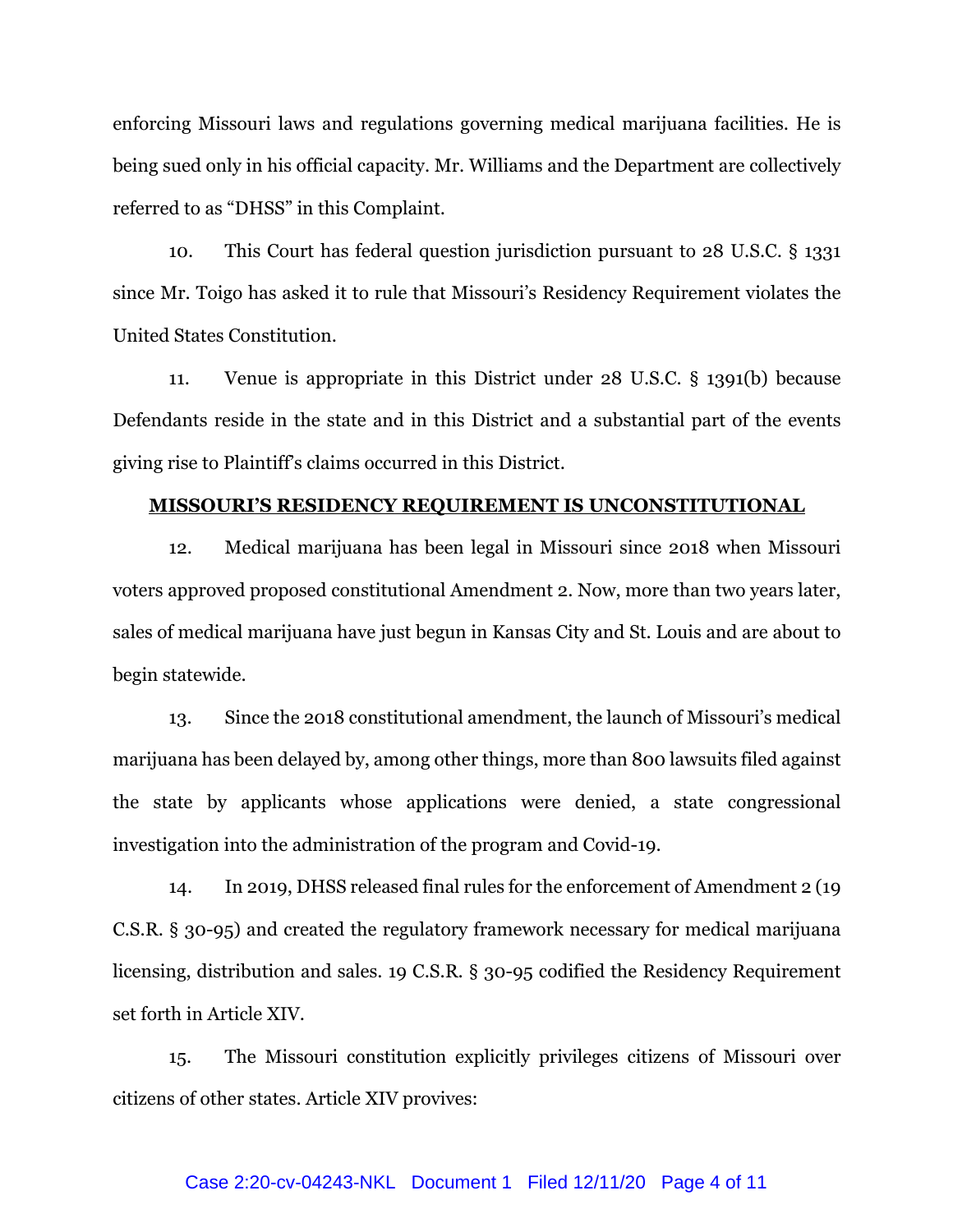(3) All medical marijuana cultivation facility, medical marijuana dispensary facility, and medical marijuana-infused products manufacturing facility licenses, entities with medical marijuana testing facility certifications, and entities with transportation certifications shall be held by entities that are majority owned by natural persons who have been citizens of the state of Missouri for at least one year prior to the application for such license or certification. Notwithstanding the foregoing, entities outside the state of Missouri may own a minority stake in such entities.

Mo. Const. art. XIV, § 1.7(3). An entity is defined by Article XIV as follows:

(3) "Entity" means a natural person, corporation, professional corporation, non-profit corporation, cooperative corporation, unincorporated association, business trust, limited liability company, general or limited partnership, limited liability partnership, joint venture, or any other legal entity.

16. Article XIV does not define "resident" or "citizen."

17. In December 2019, Missouri's DHSS released final rules to govern the industry. 19 C.S.R. 30-95. The rules incorporate the constitutional citizenry requirements and allow DHSS to deny an application if it does not comply with the state's statutory residency requirements.

18. In fact, under the state's application process, out-of-state residents or entities owned by a majority of non-Missouri residents cannot even apply for a license.

19. Under the state's statutory regime, "[c]ultivation, infused products manufacturing, dispensary, testing, and transportation facilities shall be held by entities that are majority owned by natural persons who have been citizens of the state of Missouri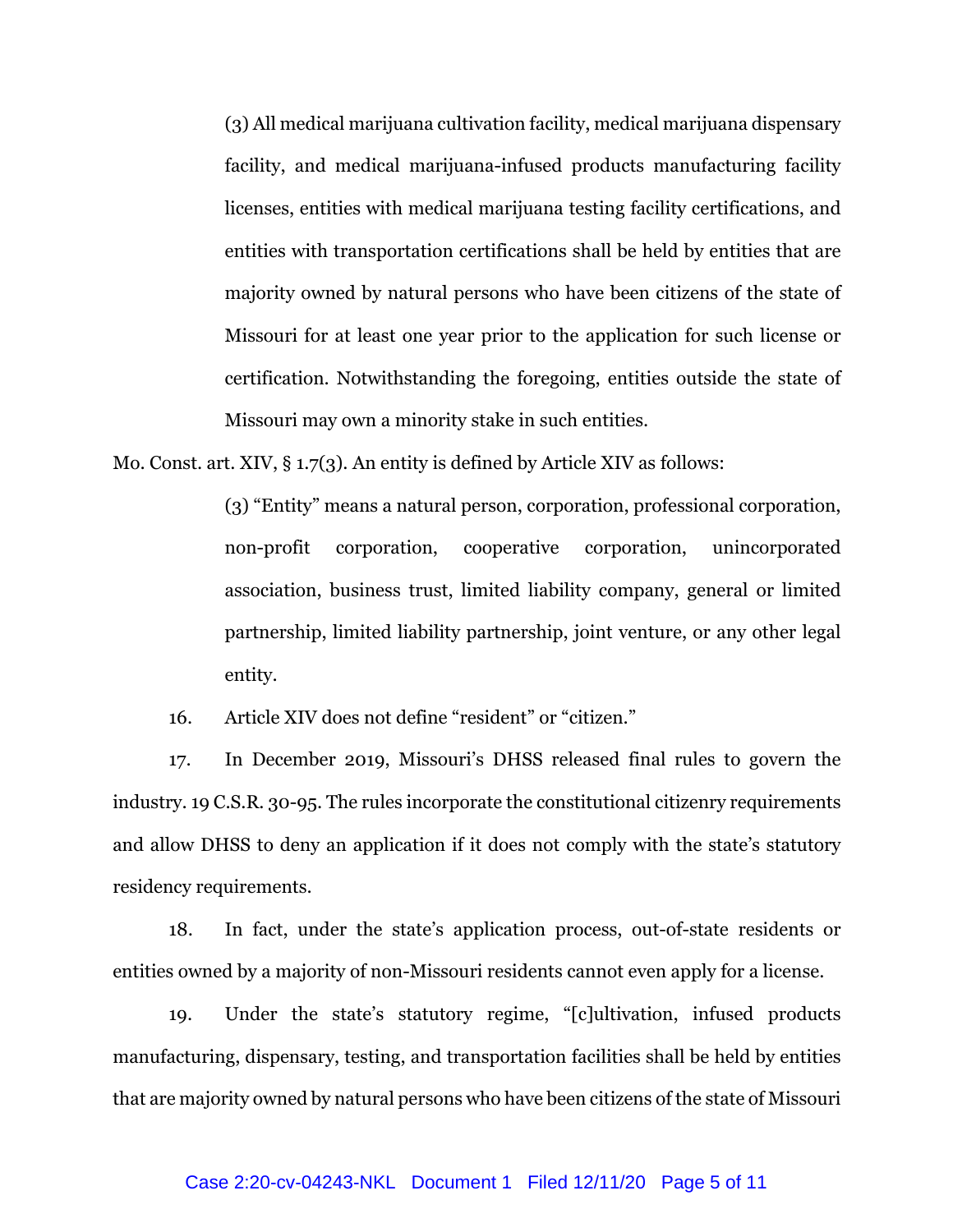for least one (1) year prior to applying for a facility license or certification. For the purposes of this requirement, citizen means resident." 19 C.S.R. 30-95.040(3)(B).

20. In order to obtain licensure in Missouri, all applicants must show "[t]hat the entity is majority owned by natural persons who have been residents of Missouri for at least one (1) year." 19 C.S.R. 30-95.025(4)(A)(2).

21. In addition, to qualify for licensure, all medical marijuana facility applicants must provide "[a] completed Ownership Structure Form…which much show the applicant entity is majority owned by Missouri residents, and a written description or visual representation of the facility's ownership structure including all entities listed on the Ownership Structure Form." 19 C.S.R. 30-95.040(2)(C).

22. Under 19 C.S.R. 30-95.040(D), "each owner claiming Missouri residency for purposes of subsection (C) of this section, a statement that the owner had resided in Missouri for at least one (1) year and does not claim resident privileges in another state or country, as well as proof of current Missouri residency, which shall be shown by  $-1$ . A copy of a valid Missouri's driver's license, a Missouri Identification Card, a current Missouri motor vehicle registration, or a recent Missouri utility bill; or 2. If none of these proofs are available, some other evidence of residence in Missouri, which shall be approved or denied at the discretion of the director of the medical marijuana program as sufficient proof of residency."

23. The Missouri residency requirement also applies to any transfers of ownership, which must be pre-approved by DHSS. 19 C.S.R. 30.95.040(4)(C).

24. The Residency Requirement, and the related state regulations, explicitly discriminates against residents of other states, and are thus precisely the type of state laws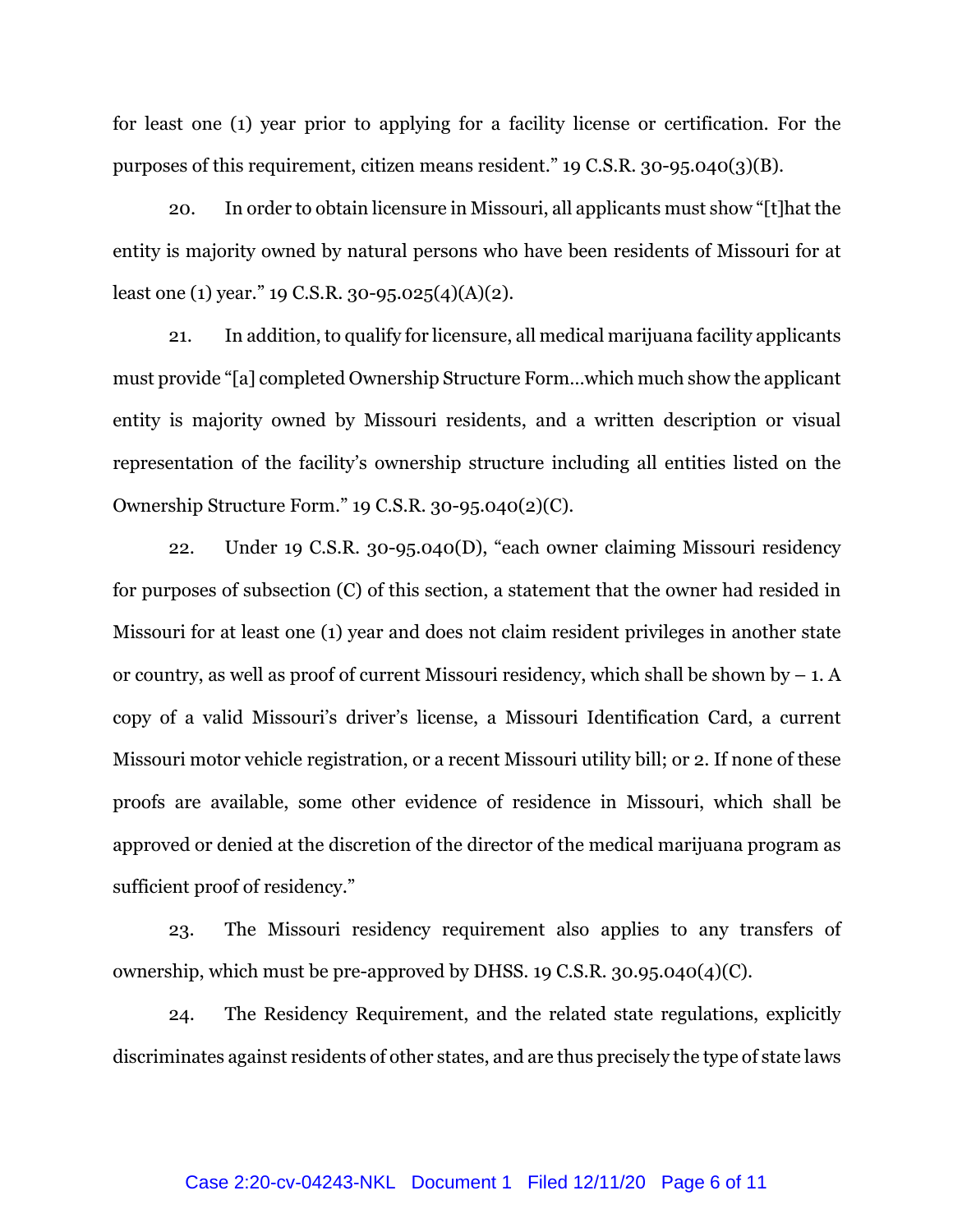that are prohibited by the dormant Commerce Clause of the U.S. Constitution. *See* U.S. Const. Art. I, § 8, Cl. 3.

25. The State of Missouri, moreover, cannot show a legitimate local purpose for the Residency Requirement.

26. The real effect of the Residency Requirement has been and will continue to be to stifle Missouri's medical marijuana program by severely restricting the flow of investment into the State. This will mean that Missouri's medical marijuana businesses will be not be able to access the capital necessary to build a vibrant, viable, and successful industry.

27. As noted above, the application process is designed to enforce the Residency Requirement. As one example of how DHSS is enforcing residency requirements, applicants must submit proof of residency, under penalty of perjury, that they meet the requirements of the Residency Requirement. This means that out-of-state residents or entities are not able to complete the application for a medical marijuana facility license.

28. Because it had no other choice, ORMO tailored its corporate structure to the requirements of the Residency Requirement. It is 51 percent owned by Missouri residents. In this form, ORMO applied for multiple medical marijuana facility licenses with DHSS.

29. The 51 percent of ORMO that is owned by Missouri residents is valuable, but in order to continue to comply with the Residency Requirement, Mr. Toigo cannot increase his ownership interest in ORMO beyond 49 percent. Moreover, Residency Requirement significantly narrows the universe of potential equity holders and prevents Mr. Toigo from selling any additional ORMO equity to potential non-Missouri partners.

30. Additionally, the Residency Requirement shuts Mr. Toigo out of Missouri's medical marijuana market because Mr. Toigo is not a Missouri resident and cannot be a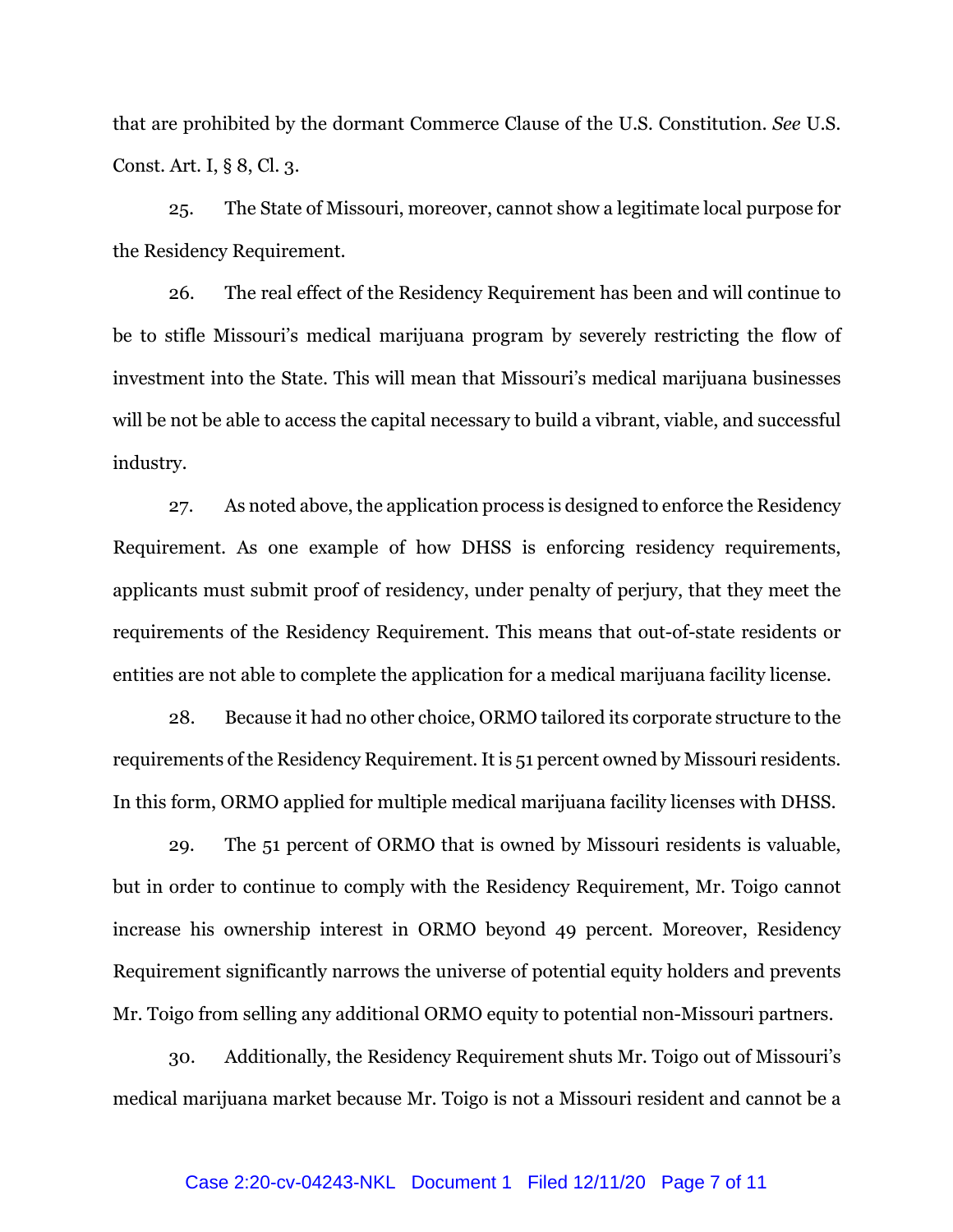licensee, regardless of how capable and qualified he would otherwise be to hold a license. Being a non-resident, in and of itself, is disqualifying. Mr. Toigo cannot even own a controlling stake in a licensee (such as ORMO); he can, at most, be a minority owner.

31. If Missouri's medical marijuana program continues with the Residency Requirement still in effect, Mr. Toigo will be damaged, as he will be unable to take full advantage of the economic opportunities available in the program, and Mr. Toigo will be flatly prohibited from receiving any licenses.

#### **COUNT I – U.S. Cont. Art. I, § 8, Cl. 3, 42 U.S.C. § 1983**

32. Plaintiff realleges the preceding paragraphs as if fully set forth herein.

33. The U.S. Constitution prohibits state laws that discriminate against citizens of other states. "[D]iscrimination simply means differential treatment of in-state and outof-state economic interests that benefits the former and burdens the later. If a restriction on commerce is discriminatory, it is virtually *per se* invalid." *Oregon Waste Sys., Inc. v. Dep't. of Envtl. Quality of State of Or.*, 511 U.S. 93, 99 (1994); *see also, e.g., Fulton Corp. v. Faulkner,* 526 U.S. 325, 331 (1996); *Tennessee Wine & Spirits Retailers Ass'n v. Thomas*. 139 S.Ct. 2449, 2461 (2019)([I]f a state law discriminates against out-of-state goods or nonresident actors, the law can be sustained only on a showing that it is narrowly tailored to advance a legitimate local purpose." (alternations and quotation marks omitted)).

34. A state law that discriminates against interstate commerce on its face "invokes the strictest scrutiny of any purported legitimate local purpose and of the absence of nondiscriminatory alternatives." *Hughes v. Oklahoma*, 441 U.S. 322, 337 (1979); *see also Camps Newfoundland/Owatonna, Inc. v. Town of Harrison, Me.*, 520 U.S. 564, 581 (1997) (explaining that strict scrutiny of a law that facially discriminates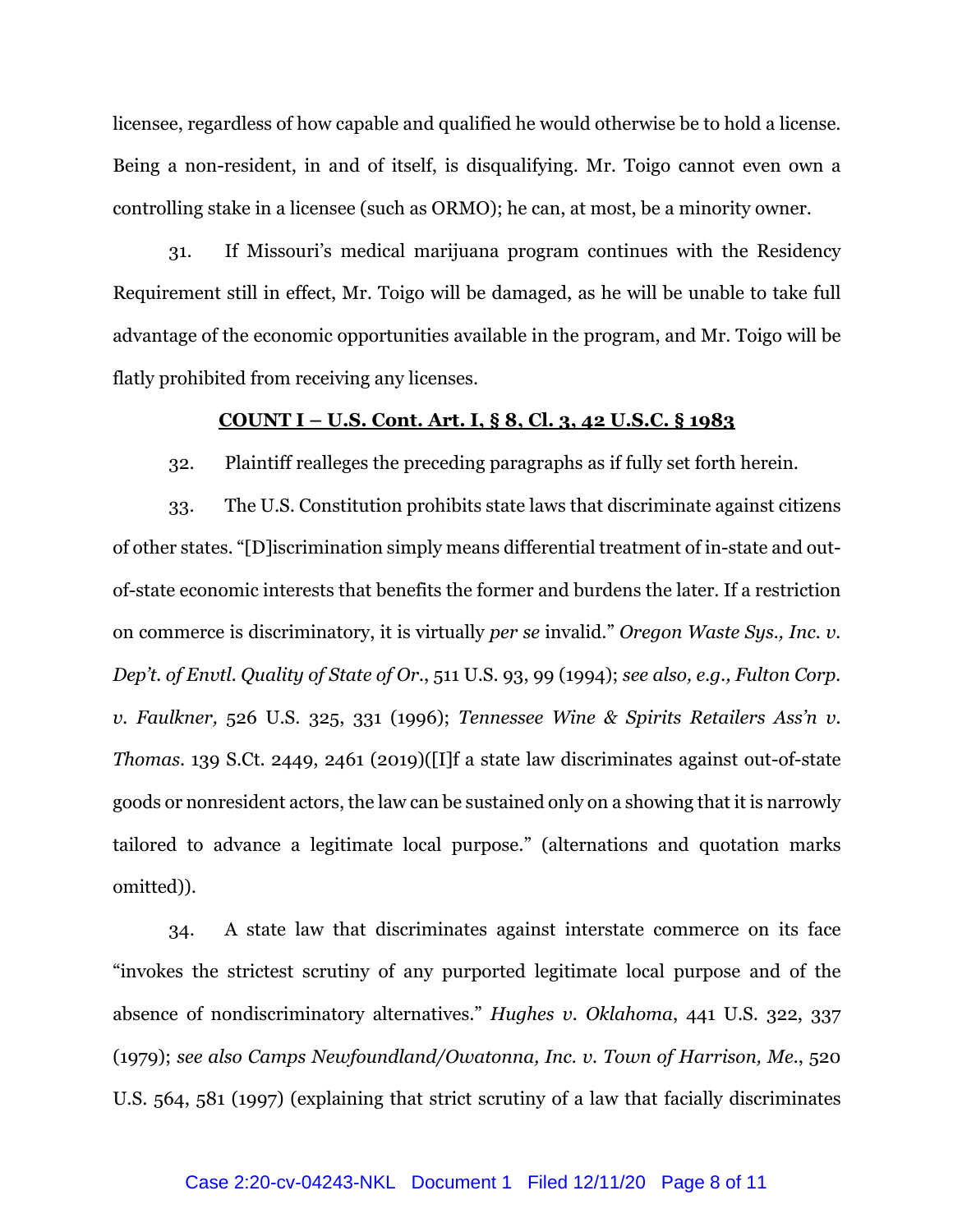against non-residents "is an extremely difficult burden, so heavy that facial discrimination by itself may be a fatal defect" (quotation marks omitted)).

35. The state residency requirement in Missouri's medical marijuana program discriminates on its face against non-residents and non-resident entities.

36. Mr. Toigo is harmed by the Residency Requirement because the law explicitly targets Mr. Toigo as a non-resident, and limits Mr. Toigo's economic opportunities in Missouri's nascent marijuana industry.

37. Mr. Toigo is also harmed by the residency preference in Missouri's medical marijuana program because the law explicitly targets non-residents, undermines the ability of Mr. Toigo to own or sell any additional equity in ORMO to other non-residents or raise capital from other non-residents for ORMO. The Residency Requirement also devalues Mr. Toigo's interest in ORMO by significantly limiting the universe of potential investors in the company.

38. Missouri's residency preference does not have a legitimate local purpose. Its purpose – either by design or effect – is to benefit Missourians overs non-residents.

39. Injunctive and declaratory relief are needed to resolve this dispute between Missouri and Plaintiff, who have adverse legal interests, because Missouri's residency preference violates the United States Constitution and subjects Plaintiff to serious, concrete, and irreparable injuries.

40. Because this is an action to enforce Plaintiff's constitutional rights brought pursuant to 42 U.S.C. § 1983, Plaintiff should receive their reasonable attorney's fees incurred in prosecuting this action. *See* 42 U.S.C. § 1988.

> **COUNT II – Declaratory Judgment Act (U.S. Const. Art. I, § 8, Cl. 3, 28 U.S.C. § 2201)**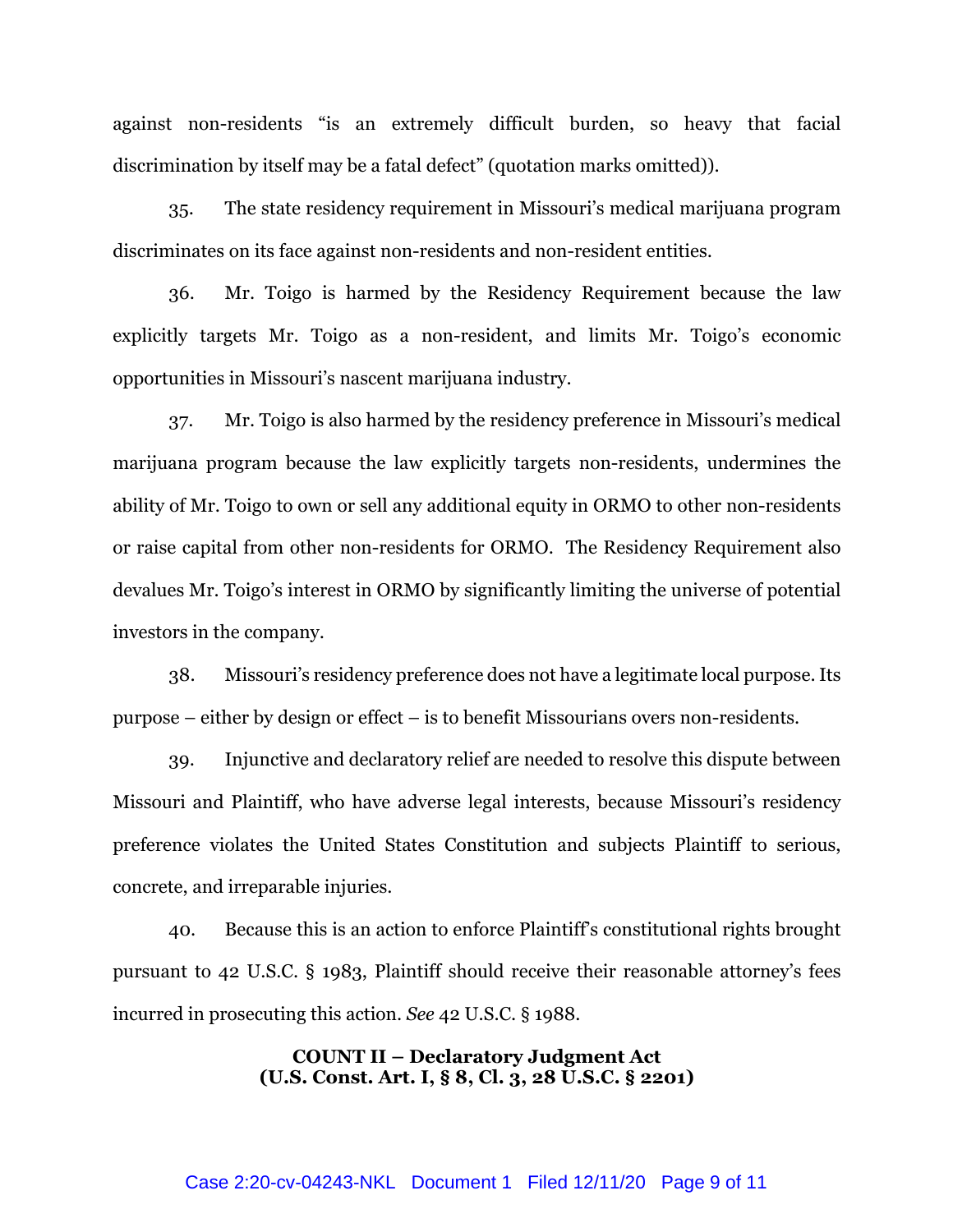41. Plaintiff realleges the preceding paragraphs as if fully set forth herein.

42. Plaintiff Mr. Toigo has taken the position that Missouri's residency preference violates the dormant Commerce Clause of the United States Constitution and is thus unenforceable.

43. Missouri's residency preference directly harms Mr. Toigo.

44. DHSS has taken the position that the Residency Requirement is enforceable and enforcing the Residency Requirement through the licensing process for Missouri's medical marijuana program.

45. An actual controversy exists between Plaintiff and DHSS as to whether the Residency Requirement is enforceable. Moreover, Mr. Toigo is unable to sell any of ORMO's additional equity to out-of-state investors or assume a majority shareholder position in a Missouri marijuana company, which hinders his ability to raise capital, and Mr. Toigo is currently unable to apply for a license or reorganize ORMO in its preferred equity structure.

46. Declaratory and injunctive relief are needed to resolve this dispute between the Department and the Plaintiff.

47. Under 28 U.S.C. § 2201, the Court has the power to declare the rights of the parties.

**WHEREFORE**, Plaintiff requests that this Court enter judgment:

- A) Declaring that the Residency Requirement violates the United States Constitution;
- B) Preliminarily and permanently enjoining DHSS from implementing, enforcing, or giving any effect to the Residency Requirement;
- C) Awarding attorneys' fees and costs to Plaintiff; and
- D) Granting such other and further relief as the Court deems just and proper.